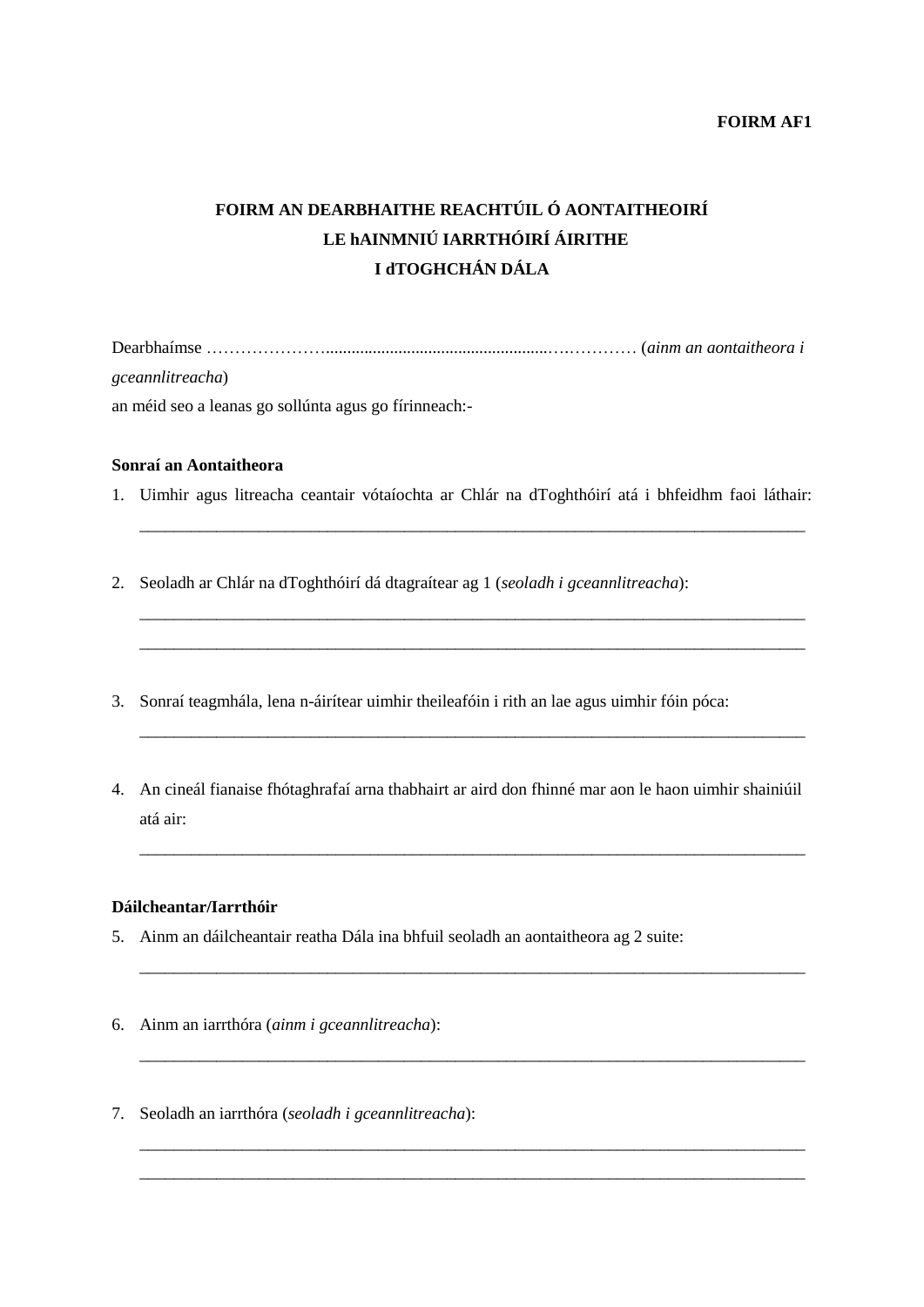## **Aontú**

- 8. Aontaím le hainmniú an iarrthóra dá dtagraítear ag 6 agus 7 ag an gcéad toghchán Dála eile atá le bheith ann sa dáilcheantar ina bhfuil an seoladh ag 2 suite tráth an toghcháin.
- 9. Níor aontaigh mé le hainmniú aon iarrthóra eile sa toghchán dá dtagraítear ag 8 nó in aon toghchán Dála eile a bheidh ann an tráth céanna leis an toghchán sin,

agus déanaim an dearbhú sollúnta seo á chreidiúint go coinsiasach go bhfuil sé fíor agus de bhua an Achta i dTaobh Dearbhuithe Reachtúla 1938.

Síniú an aontaitheora ……………......................................................................................................…..

|  | gceannlitreacha] [nótaire poiblí] [coimisinéir mionnaí] [feidhmeannach síochána] [comhalta den |  |  |  |  |  |  |  |  |
|--|------------------------------------------------------------------------------------------------|--|--|--|--|--|--|--|--|
|  | Gharda Síochána [oifigeach de chuid an údaráis clárúcháin] ag                                  |  |  |  |  |  |  |  |  |
|  |                                                                                                |  |  |  |  |  |  |  |  |
|  |                                                                                                |  |  |  |  |  |  |  |  |
|  |                                                                                                |  |  |  |  |  |  |  |  |

………………………………………………………………..… [síniú an fhinné]

Stampa Stáisiún an Gharda Síochána/an Údaráis Chlarúcháin

[más iomchuí]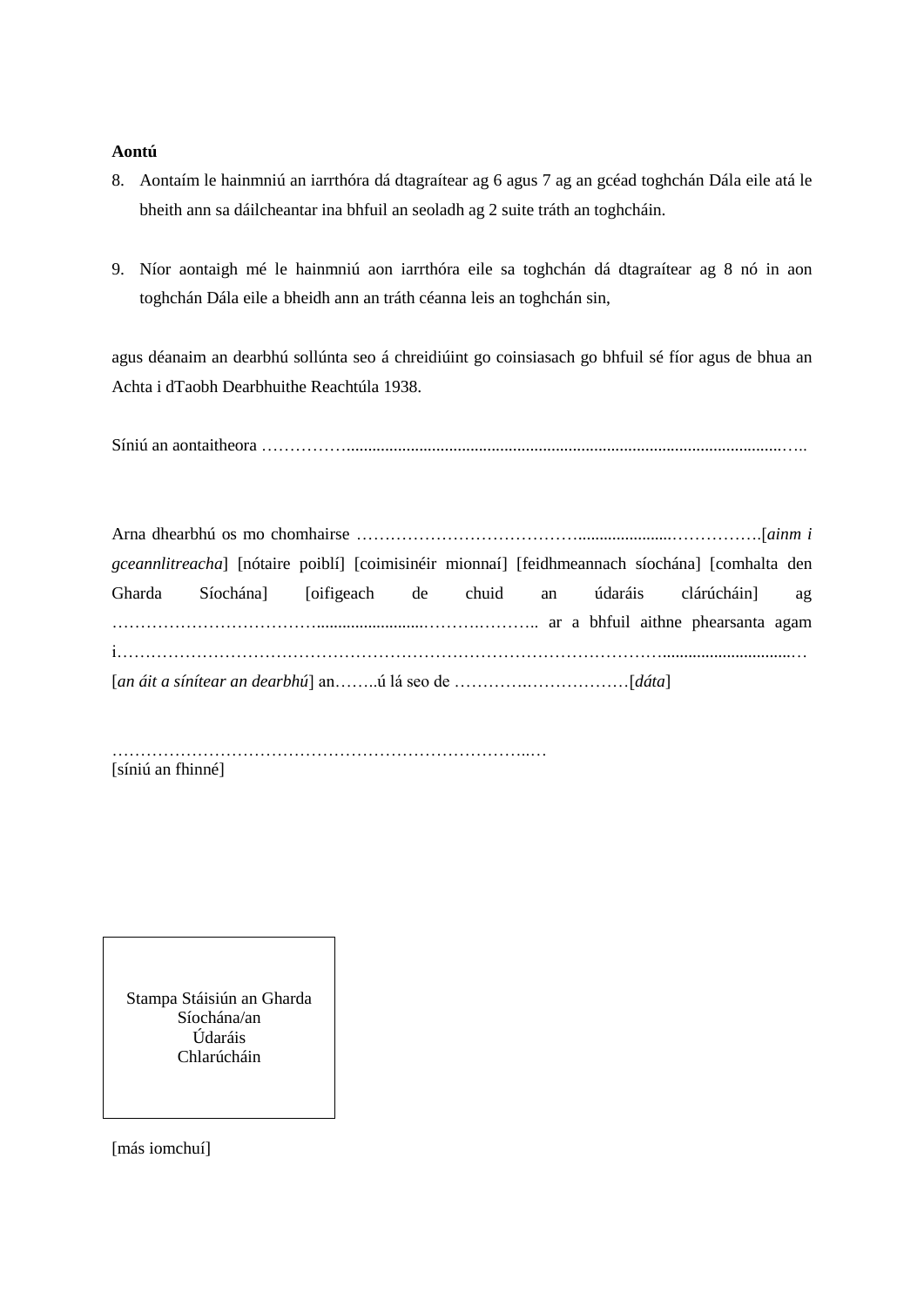# **FOIRM AN DEARBHAITHE REACHTÚIL Ó AONTAITHEOIRÍ LE hAINMNIÚ IARRTHÓIRÍ ÁIRITHE I dTOGHCHÁN DÁLA**

## **NÓTAÍ**

*(Léigh na nótaí go cúramach le do thoil roimh an dearbhú reachtúil a chomhlánú. Is mar threoir amháin a thugtar na nótaí atá i gceangal leis seo agus ní míniú dlíthiúil iad.)*

## **Ginearálta**

Foráiltear leis an Acht Toghcháin (Leasú) 2007 (Uimh. 14 de 2007) nach mór, más rud é nach bhfuil duine ina (h)iarrthóir de chuid páirtí polaitíochta cláraithe, d'fhonn a bheith ainmnithe go bailí chun seasamh mar iarrthóir i dtoghchán Dála, ceann amháin de na nósanna imeachta seo a leanas a chomhlíonadh roimh dheireadh an ama chun ainmniúcháin a ghlacadh:

- (i) dearbhuithe reachtúla a bheith comhlánaithe ag 30 aontaitheoir atá cláraithe mar thoghthóirí Dála sa dáilcheantar iomchuí. Ní mór na haontuithe sin a bheith fianaithe ag Nótaire Poiblí, ag Coimisinéir Mionnaí, ag Feidhmeannach Síochána, ag Nótaire Poiblí, ag comhalta den Gharda Síochána nó ag oifigeach de chuid an údaráis clárúcháin (Comhairle Cathrach nó Contae), nó
- (ii) éarlais €500 a bheith taiscthe leis an gCeann Comhairimh ag an iarrthóir, nó ag duine éigin atá ag gníomhú thar ceann an iarrthóra.

Tá an fhoirm seo le húsáid chun dearbhuithe reachtúla a dhéanamh maidir le haontú faoi (i) thuas; tá cóipeanna den fhoirm iar fáil saor in aisce ó chinn chomhairimh agus ó údaráis chlárúcháin.

Níl aontú bailí ach amháin i leith an dáilcheantair Dála ina bhfuil seoladh an aontaitheora suite tráth an aontaithe le linn an toghcháin.

Féadfar an t-aontú a dhéanamh aon tráth ach ní fhéadfar é a úsáid ach amháin sa chéad ollthoghchán nó fothoghchán eile sa dáilcheantar iomchuí agus téann sé in éag nuair a scoireann Clár na dToghthóirí a bhí i bhfeidhm nuair a rinneadh an dearbhú reachtúil d'fheidhm a bheith aige, d'ainneoin nach raibh aon toghchán den sórt sin ann faoin am sin.

Tá an t-iarrthóir nó an moltóir an iarrthóra freagrach as na haontuithe riachtanacha a fháil, as an 30 dearbhú reachtúil a chur i gceangal leis an bpáipéar ainmniúcháin agus as na doiciméid go léir a sheachadadh ar an gceann comhairimh faoin spriocdháta chun ainmniúcháin a ghlacadh sa toghchán.

Féadfaidh ceann comhairimh a rialú go bhfuil páipéar ainmniúcháin neamhbhailí freisin i gcás páipéir ainmniúcháin gan deimhniú cleamhnachta polaitíochta ó iarrthóir a roghnaigh modh an aontaithe má mheasann sé nó sí nár chomhlíon an t-iarrthóir na ceanglais reachtúla a bhaineann le haontú.